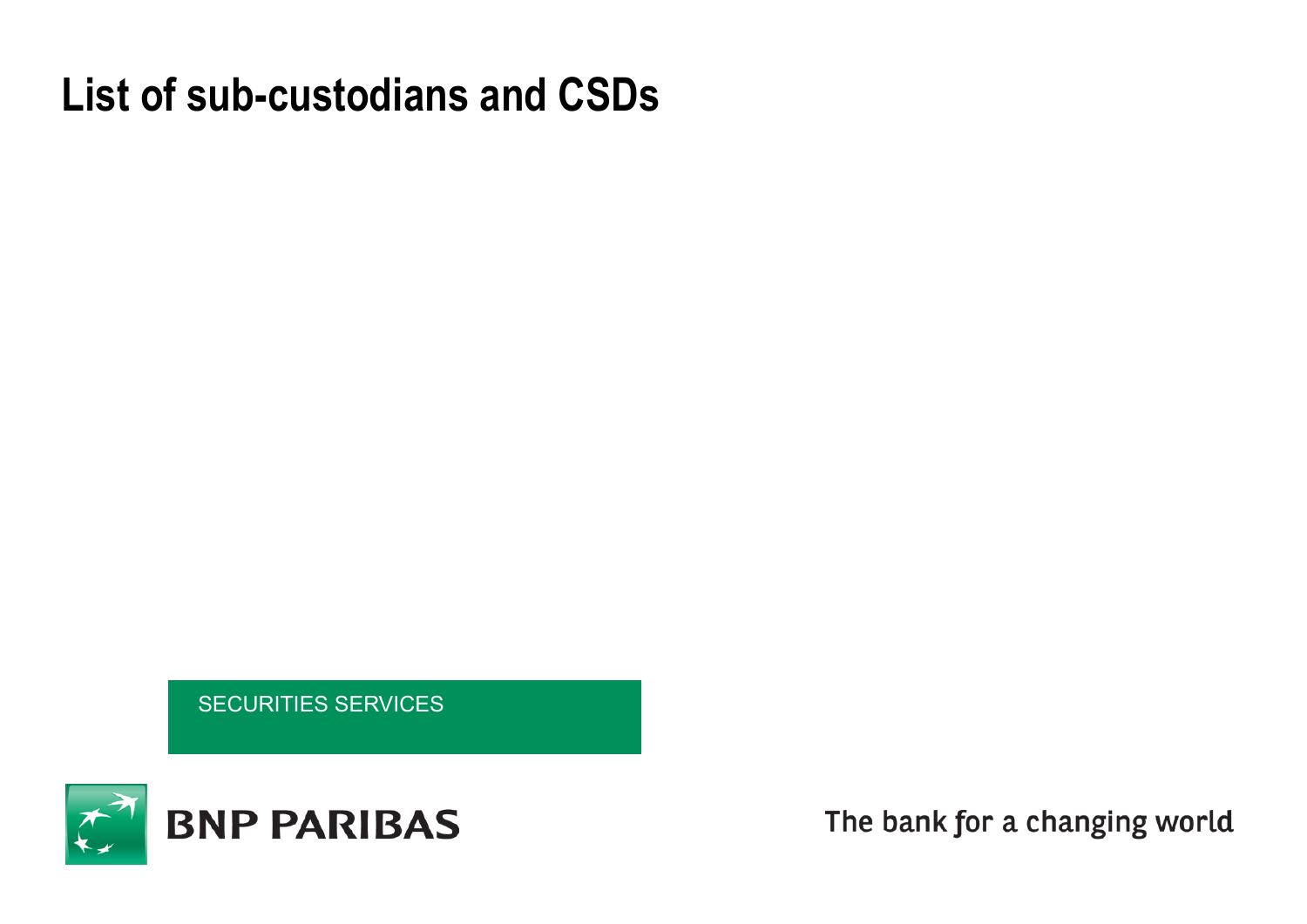## **Affiliated Sub-Custodians**

| <b>Country</b>   | Affiliated sub-custodian                                                       | <b>Location</b>  | Corporate<br><b>Status</b>                                                                               | <b>Central Security Depositories</b>                                                                                                                                       |
|------------------|--------------------------------------------------------------------------------|------------------|----------------------------------------------------------------------------------------------------------|----------------------------------------------------------------------------------------------------------------------------------------------------------------------------|
| <b>AUSTRALIA</b> | <b>BNP PARIBAS SECURITIES</b><br>SERVICES S.C.A.                               | <b>SYDNEY</b>    | <b>Branch</b>                                                                                            | Australian Securities Exchange (ASX)<br>Austraclear                                                                                                                        |
| <b>AUSTRIA</b>   | <b>BNP PARIBAS SECURITIES</b><br>SERVICES S.C.A.                               | <b>FRANKFURT</b> | <b>Branch</b>                                                                                            | OeKB CSD GmbH<br>$\bullet$                                                                                                                                                 |
| <b>BELGIUM</b>   | <b>BNP PARIBAS SECURITIES</b><br>SERVICES S.C.A.                               | <b>PARIS</b>     | <b>Branch</b>                                                                                            | Euroclear Belgium (EOC BE)<br>$\bullet$<br>National Bank of Belgium (NBB)*<br>$\bullet$                                                                                    |
| <b>BRAZIL</b>    | <b>BANCO BNP PARIBAS BRASIL SA</b>                                             | SAO PAULO        | Wholly owned<br>subsidiary of<br><b>BNP Paribas SA</b>                                                   | <b>BM&amp;F Bovespa</b><br>$\bullet$<br>Center for the Custody an Financial<br>Settlement of Securities (CETIP)<br>Sistema Especial de Liquidação e de<br>Custódia (SELIC) |
| <b>CHILI</b>     | <b>BNP PARIBAS SECURITIES</b><br><b>SERVICES SOCIEDAD</b><br><b>FIDUCIARIA</b> | <b>BOGOTA</b>    | Wholly<br>owned<br>subsidiary<br>of<br><b>BNP</b><br><b>Paribas</b><br><b>Securities</b><br>Services SCA | Depósito Central de Valores S.A. (DCV)<br>$\bullet$                                                                                                                        |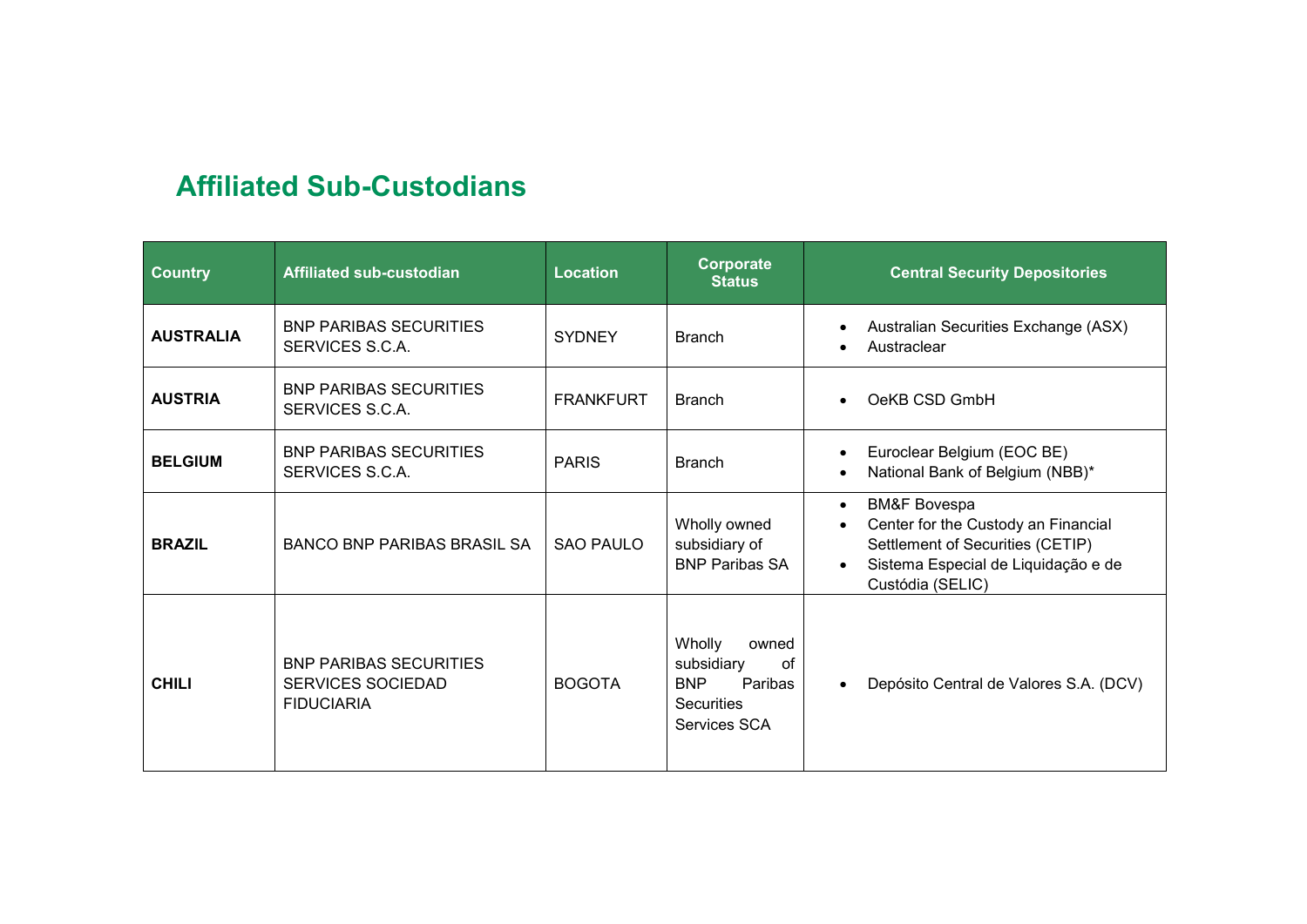| <b>Country</b>  | <b>Affiliated sub-custodian</b>                                                | <b>Location</b>  | Corporate<br><b>Status</b>                                                               | <b>Central Security Depositories</b>                                                                                                                                                                                                           |
|-----------------|--------------------------------------------------------------------------------|------------------|------------------------------------------------------------------------------------------|------------------------------------------------------------------------------------------------------------------------------------------------------------------------------------------------------------------------------------------------|
| <b>CHINA</b>    | <b>BNP PARIBAS CHINA LTD</b>                                                   | <b>SHANGHAI</b>  | Subsidiary<br>of<br><b>BNP Paribas SA</b>                                                | China Securities Depository and Clearing<br>Corp Ltd Shanghai (CSDCC)<br>China Securities Depository and Clearing<br>Corp Ltd Shenzhen Branch (CSDCC)<br>China Central Depository & Clearing Co<br>Ltd (CCDC)<br>Shanghai Clearing House (SCH) |
|                 | <b>BNP PARIBAS SECURITIES</b><br>SERVICES S.C.A                                | <b>HONG KONG</b> | <b>Branch</b>                                                                            | Central Moneymarkets Unit (CMU)<br>(Government Bonds)                                                                                                                                                                                          |
| <b>COLOMBIA</b> | <b>BNP PARIBAS SECURITIES</b><br><b>SERVICES SOCIEDAD</b><br><b>FIDUCIARIA</b> | <b>BOGOTA</b>    | Wholly owned<br>subsidiary of<br><b>BNP Paribas</b><br><b>Securities</b><br>Services SCA | Deposito Centralizado De Valores<br>(Deceval)<br>Banco de la Republica of Colombia (DCV)                                                                                                                                                       |
| <b>CYPRUS</b>   | <b>BNP PARIBAS SECURITIES</b><br>SERVICES S.C.A.                               | <b>ATHENS</b>    | <b>Branch</b>                                                                            | <b>Central Depository and Central Registry</b><br>of Securities (CDRS)                                                                                                                                                                         |
| <b>FRANCE</b>   | <b>BNP PARIBAS SECURITIES</b><br>SERVICES S.C.A.                               | <b>PARIS</b>     | <b>Branch</b>                                                                            | <b>Euroclear France</b><br><b>ID2S S.A</b>                                                                                                                                                                                                     |
| <b>GERMANY</b>  | <b>BNP PARIBAS SECURITIES</b><br>SERVICES S.C.A.                               | <b>FRANKFURT</b> | <b>Branch</b>                                                                            | <b>Clearstream Banking S.A</b>                                                                                                                                                                                                                 |
| <b>GREECE</b>   | <b>BNP PARIBAS SECURITIES</b><br>SERVICES S.C.A.                               | <b>ATHENS</b>    | <b>Branch</b>                                                                            | <b>HELEX</b><br>Bank of Greece System (BoGS)                                                                                                                                                                                                   |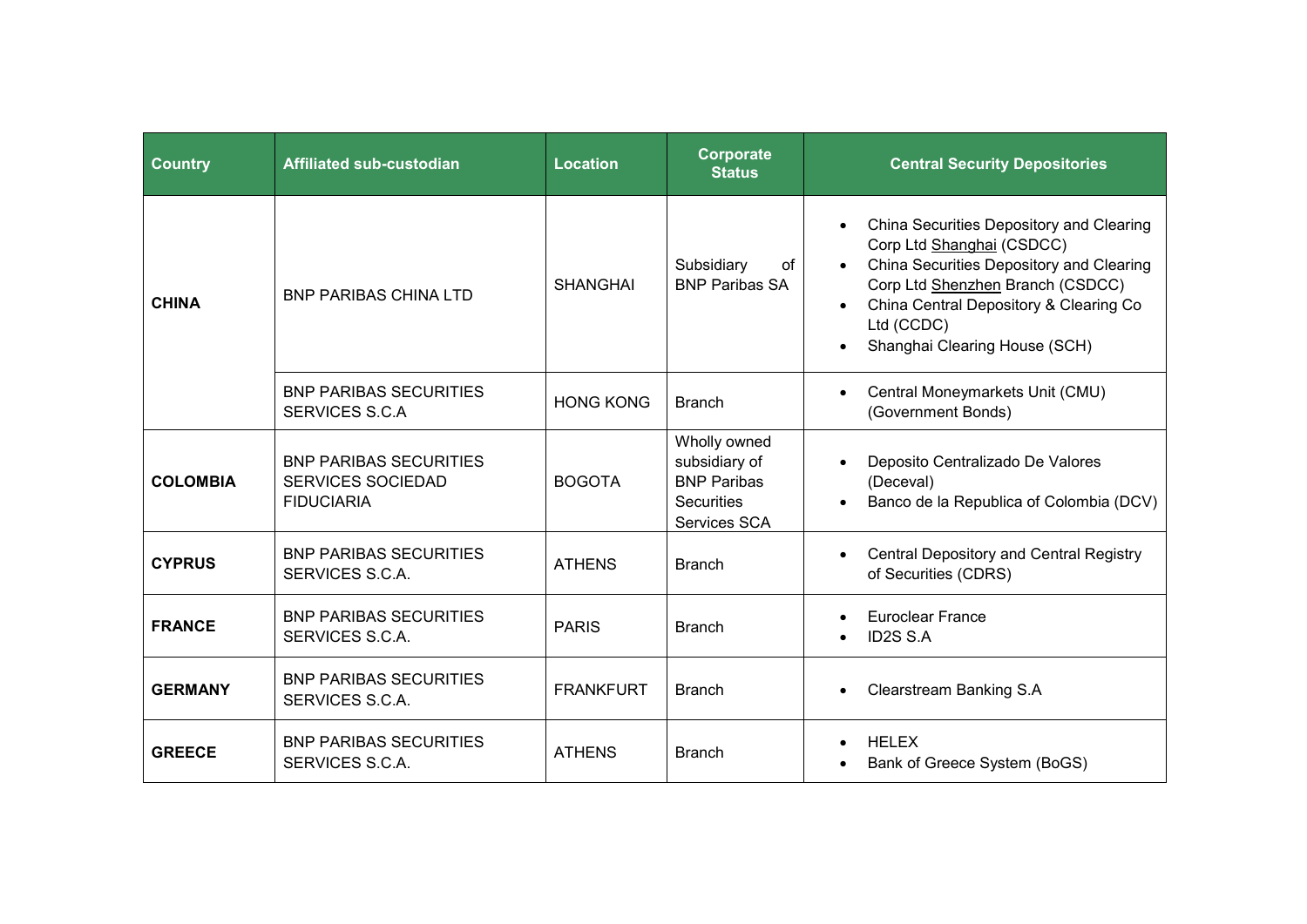| <b>Country</b>                        | <b>Affiliated sub-custodian</b>                                                | <b>Location</b>  | Corporate<br><b>Status</b>                                                | <b>Central Security Depositories</b>                                                                                                               |
|---------------------------------------|--------------------------------------------------------------------------------|------------------|---------------------------------------------------------------------------|----------------------------------------------------------------------------------------------------------------------------------------------------|
| <b>HONG KONG,</b><br><b>SAR China</b> | <b>BNP PARIBAS SECURITIES</b><br>SERVICES S.C.A                                | <b>HONG KONG</b> | <b>Branch</b>                                                             | Hong Kong Securities Clearing Company<br>$\bullet$<br>(HKSCC)<br>Central Money markets Unit (CMU)                                                  |
| <b>HUNGARY</b>                        | <b>BNP PARIBAS SECURITIES</b><br>SERVICES S.C.A.                               | <b>BUDAPEST</b>  | <b>Branch</b>                                                             | Keler                                                                                                                                              |
| <b>INDIA</b>                          | <b>BNP PARIBAS</b>                                                             | <b>MUMBAI</b>    | Branch of BNP<br>Paribas SA                                               | National Securities Depository Ltd (NSDL)<br>$\bullet$<br>The Reserve Bank of India (RBI)<br>Central Depository Services (India)<br>Limited (CDSL) |
| <b>IRELAND</b>                        | <b>BNP PARIBAS SECURITIES</b><br>SERVICES S.C.A.                               | <b>LONDON</b>    | <b>Branch</b>                                                             | Euroclear UK and Ireland                                                                                                                           |
| <b>ITALY</b>                          | <b>BNP PARIBAS SECURITIES</b><br>SERVICES S.C.A.                               | <b>MILAN</b>     | <b>Branch</b>                                                             | Monte Titoli                                                                                                                                       |
| <b>NETHERLANDS</b>                    | <b>BNP PARIBAS SECURITIES</b><br>SERVICES S.C.A.                               | <b>PARIS</b>     | <b>Branch</b>                                                             | Euroclear Netherlands (Necigef)<br>$\bullet$                                                                                                       |
| <b>NEW ZEALAND</b>                    | <b>BNP PARIBAS SECURITIES</b><br>SERVICES S.C.A.                               | <b>SYDNEY</b>    | <b>Branch</b>                                                             | <b>New Zealand Central Securities</b><br>$\bullet$<br>Depository (NZDCSD)<br>New Zealand Clearing and Depository<br>Corporation (NZCDC)            |
| <b>PERU</b>                           | <b>BNP PARIBAS SECURITIES</b><br><b>SERVICES SOCIEDAD</b><br><b>FIDUCIARIA</b> | <b>BOGOTA</b>    | Wholly owned<br>subsidiary of B BNP<br>Paribas Securities<br>Services SCA | Caja de Valores y Liquidaciones (CAVALI<br>ICLV S.A.)                                                                                              |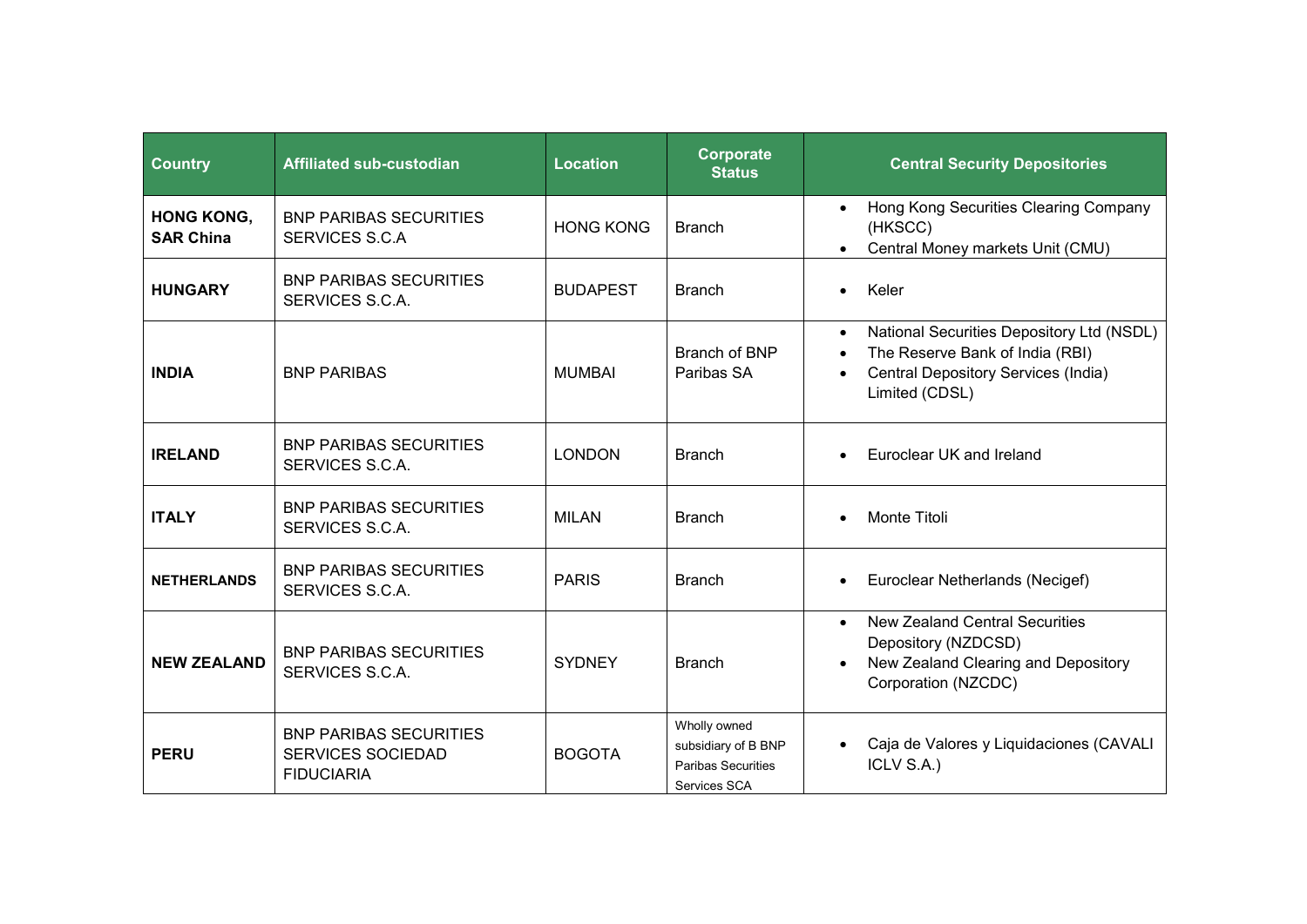| <b>Country</b>                  | <b>Affiliated sub-custodian</b>                  | <b>Location</b>               | Corporate<br><b>Status</b>                                | <b>Central Security Depositories</b>                                                          |
|---------------------------------|--------------------------------------------------|-------------------------------|-----------------------------------------------------------|-----------------------------------------------------------------------------------------------|
| <b>POLAND</b>                   | <b>BNP PARIBAS SECURITIES</b><br>SERVICES S.C.A. | <b>WARSAW</b>                 | <b>Branch</b>                                             | The Krajowy Depozyt Papierow<br>$\bullet$<br>Wartosciowych (KDPW)<br>NBP (for solely T-bills) |
| <b>PORTUGAL</b>                 | <b>BNP PARIBAS SECURITIES</b><br>SERVICES S.C.A. | <b>PARIS</b><br><b>LISBOA</b> | <b>Branch</b>                                             | Interbolsa                                                                                    |
| <b>SINGAPORE</b>                | <b>BNP PARIBAS SECURITIES</b><br>SERVICES S.C.A  | <b>SINGAPORE</b>              | <b>Branch</b>                                             | Central Depository Pte (CDP)<br>The Monetary Authority of Singapore                           |
| <b>SPAIN</b>                    | <b>BNP PARIBAS SECURITIES</b><br>SERVICES S.C.A. | <b>MADRID</b>                 | <b>Branch</b>                                             | Ibearclear                                                                                    |
| <b>SWITZERLAND</b>              | <b>BNP PARIBAS SECURITIES</b><br>SERVICES S.C.A. | <b>ZURICH</b>                 | <b>Branch</b>                                             | <b>SIX SIS</b><br>$\bullet$                                                                   |
| <b>TURKEY</b>                   | TURK EKONOMI BANKASI A.S                         | <b>ISTANBUL</b>               | Partially owned<br>subsidiary of<br><b>BNP Paribas SA</b> | Merkezi Kayit Kurulusu A.S.<br>$\bullet$<br>Central Bank of the Republic of Turkey            |
| <b>UNITED</b><br><b>KINGDOM</b> | <b>BNP PARIBAS SECURITIES</b><br>SERVICES S.C.A. | <b>LONDON</b>                 | <b>Branch</b>                                             | Euroclear UK and Ireland                                                                      |
| <b>USA</b>                      | <b>BNP PARIBAS NEW YORK</b><br><b>BRANCH</b>     | <b>NEW YORK</b>               | Branch of BNP<br>Paribas SA                               | The Depository Trust Company (DTC)                                                            |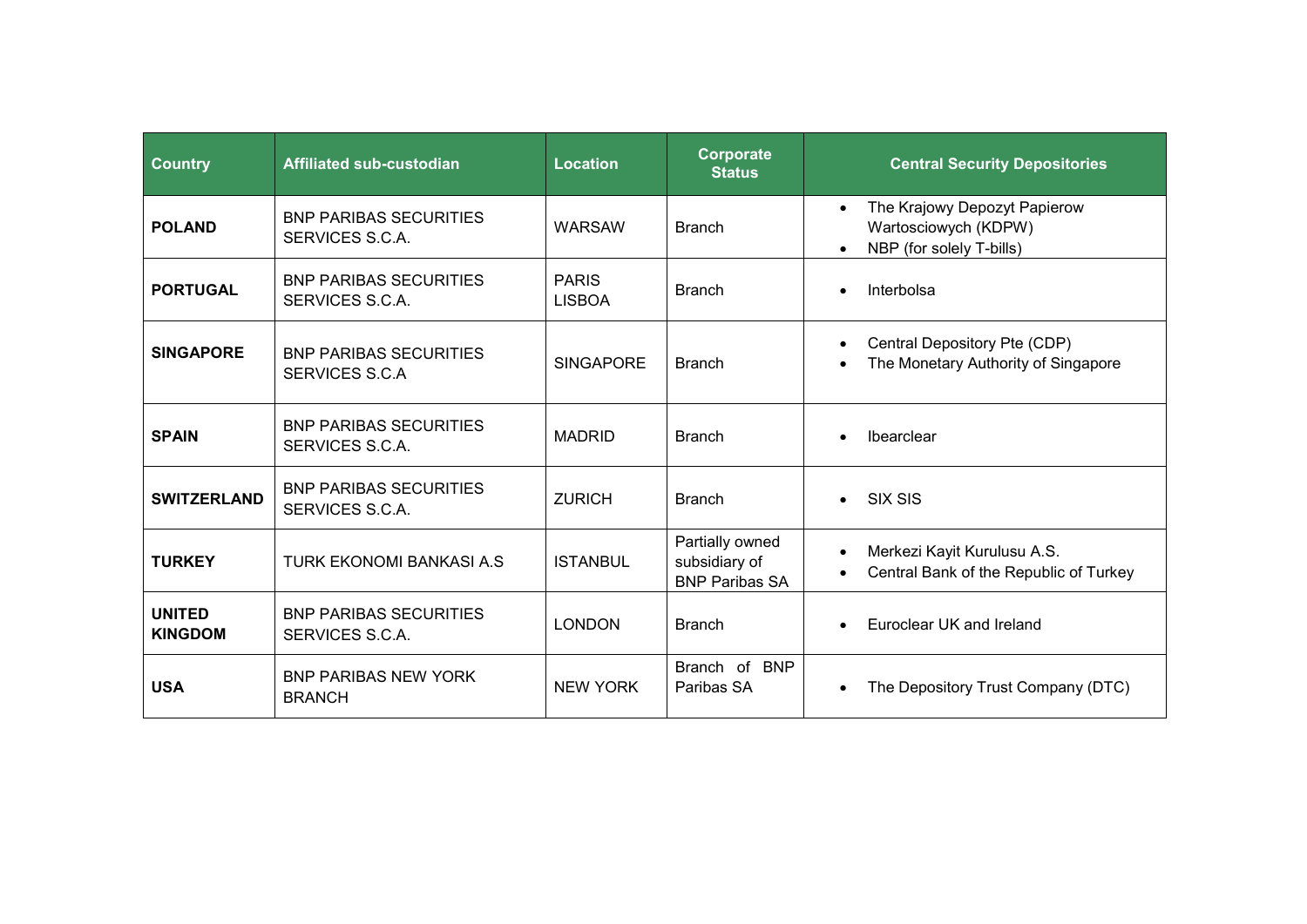## **International Central Securities Depositories**

### **Name of ICSD**

CLEARSTREAM BANKING SA

EUROCLEAR BANK SA.

## **Non-affiliated sub custodians**

| <b>Country</b>    | Non-affiliated sub-custodian                | <b>Location</b>     |
|-------------------|---------------------------------------------|---------------------|
| <b>ARMENIA</b>    | <b>CLEARSTREAM BANKING SA</b>               | <b>LUXEMBOURG</b>   |
| <b>ARGENTINA</b>  | CITIBANK N.A, BUENOS AIRES BRANCH           | <b>BUENOS AIRES</b> |
| <b>BAHRAIN</b>    | <b>HSBC BANK MIDDLE EAST LTD</b>            | <b>BAHRAIN</b>      |
| <b>BANGLADESH</b> | HONG KONG AND SHANGHAI BANKING CORP LIMITED | <b>DHAKA</b>        |
| <b>BOTSWANA</b>   | STANDARD CHARTERED BANK BOTSWANA LTD        | <b>GABORONE</b>     |
| <b>BULGARIA</b>   | UNICREDIT BULBANK A.D.                      | <b>SOFIA</b>        |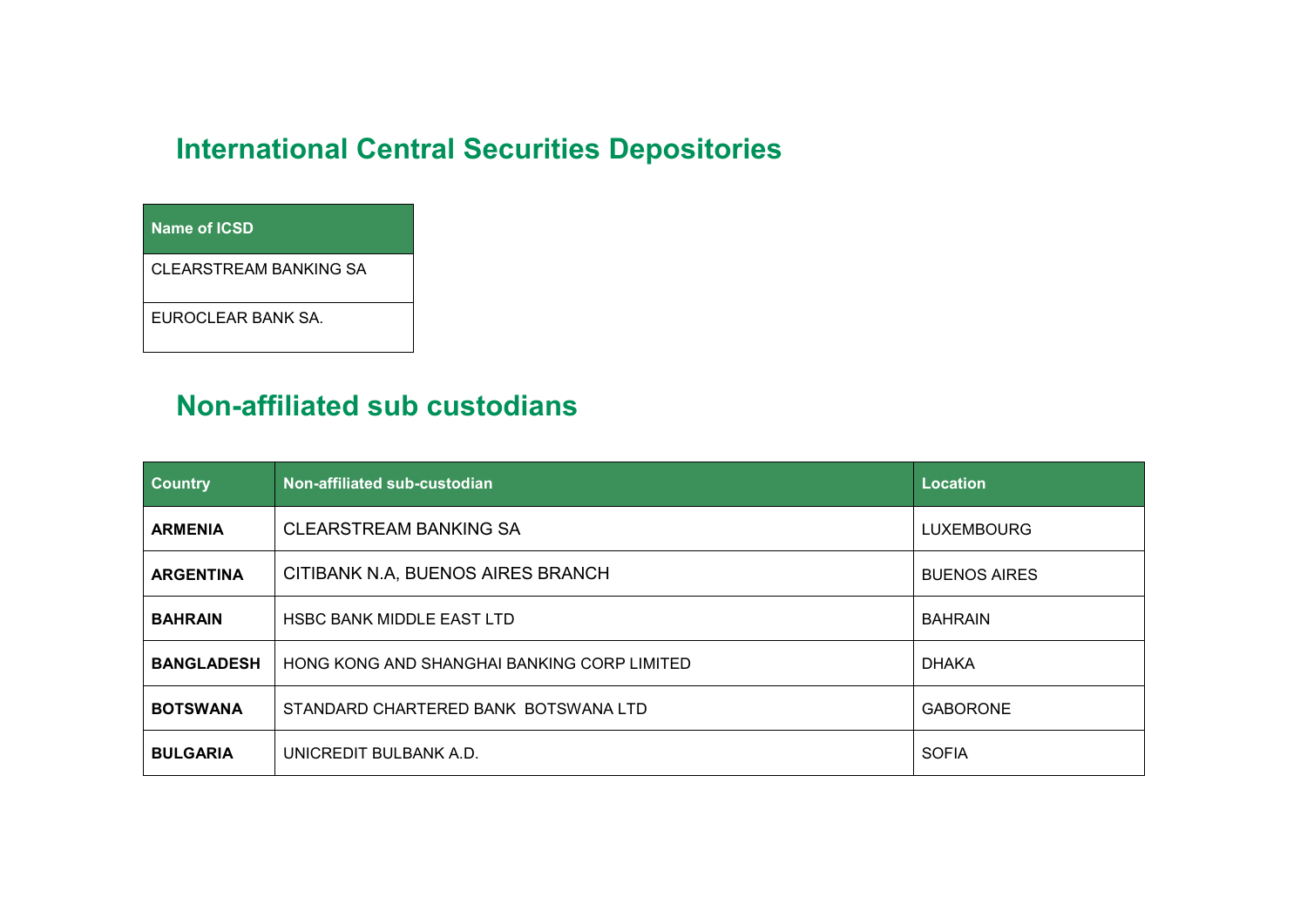| <b>Country</b>                  | Non-affiliated sub-custodian                         | <b>Location</b>   |
|---------------------------------|------------------------------------------------------|-------------------|
| <b>CANADA</b>                   | ROYAL BANK OF CANADA (INVESTOR & TREASURY SERVICES)  | <b>TORONTO</b>    |
|                                 | CIBC MELLON GLOBAL SECURITIES SERVICES COMPANY       | <b>TORONTO</b>    |
| <b>CHINA</b>                    | HSBC BANK (CHINA) COMPANY LIMITED                    | <b>SHANGHAI</b>   |
| <b>COSTA RICA</b>               | BANCO NACIONAL DE COSTA RICA                         | SAN JOSÉ          |
| <b>CROATIA</b>                  | UNICREDIT BANK AUSTRIA AG VIENNA                     | <b>VIENNA</b>     |
| <b>CZECH</b><br><b>REPUBLIC</b> | RAIFFEISEN BANK INTERNATIONAL AG                     | <b>VIENNA</b>     |
| <b>DENMARK</b>                  | SKANDINAVISKA ENSKILDA BANKEN AB (PUBL)'s IN DENMARK | <b>COPENHAGEN</b> |
| <b>EGYPT</b>                    | <b>HSBC BANK EGYPT SAE</b>                           | <b>CAIRO</b>      |
| <b>ESTONIA</b>                  | AS SEB PANK                                          | <b>TALLINN</b>    |
| <b>FINLAND</b>                  | SKANDINAVISKA ENSKILDA BANKEN AB (PUBL)'S IN FINLAND | <b>HELSINKI</b>   |
| <b>FRANCE</b>                   | <b>ALLFUNDS BANK S.A.U</b>                           | <b>PARIS</b>      |
| <b>GEORGIA</b>                  | <b>CLEARSTREAM BANKING SA</b>                        | <b>LUXEMBOURG</b> |
| <b>GHANA</b>                    | STANDARD CHARTERED BANK GHANA LTD                    | <b>ACCRA</b>      |
| <b>ICELAND</b>                  | <b>CLEARSTREAM BANKING SA</b>                        | <b>LUXEMBOURG</b> |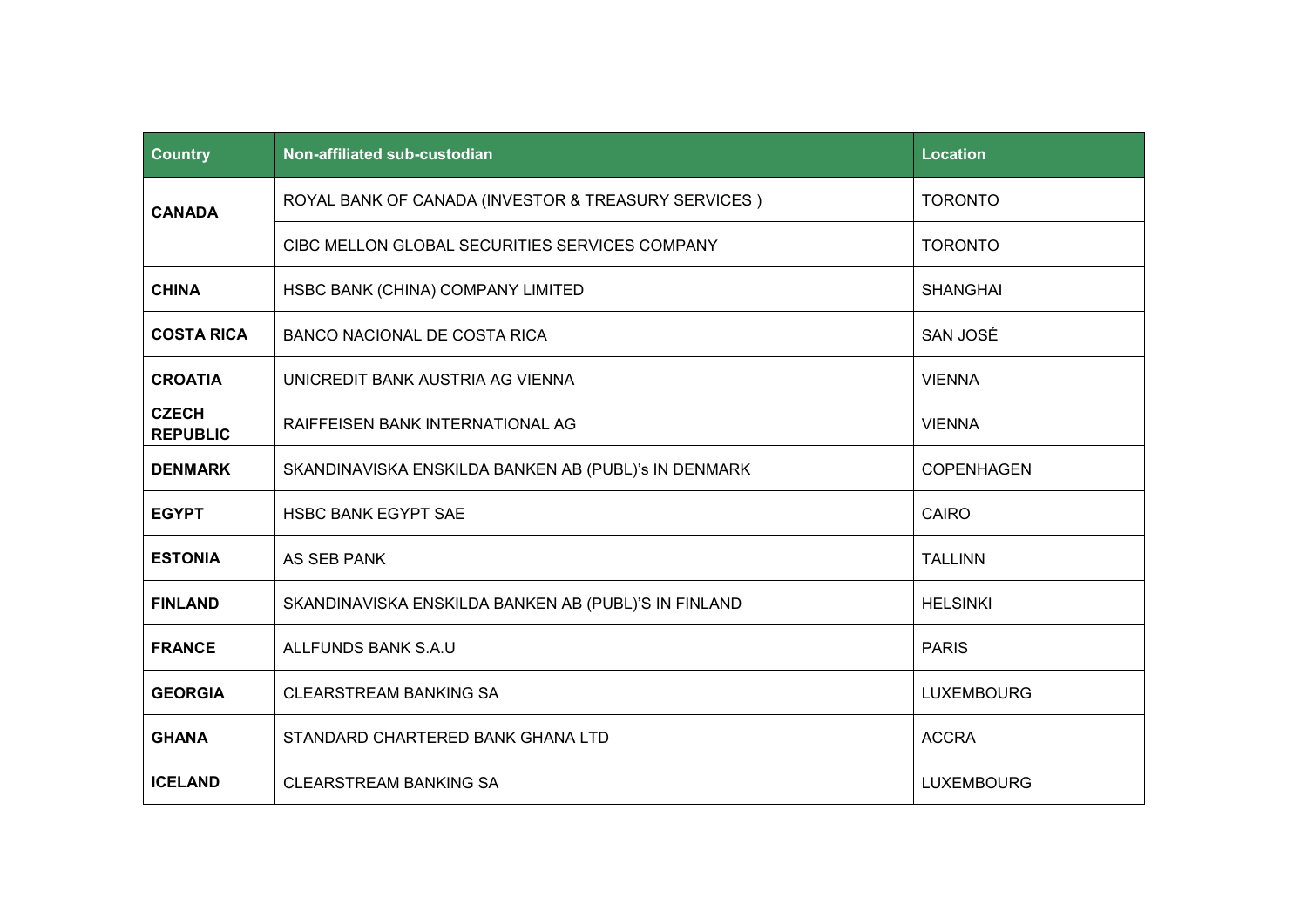| <b>Country</b>               | <b>Non-affiliated sub-custodian</b>                     | <b>Location</b>     |
|------------------------------|---------------------------------------------------------|---------------------|
| <b>INDONESIA</b>             | HONG KONG AND SHANGHAI BANKING CORP LIMITED, JAKARTA    | <b>JAKARTA</b>      |
| <b>IRELAND</b>               | EUROCLEAR BANK SA                                       | <b>BRUSSELS</b>     |
| <b>ISRAEL</b>                | CITIBANK N.A. ISRAEL                                    | <b>TEL AVIV</b>     |
| <b>JAPAN</b>                 | HONG KONG AND SHANGHAI BANKING CORP LIMITED, TOKYO      | <b>TOKYO</b>        |
| <b>KAZAKHSTAN</b>            | <b>JSC CITIBANK KAZAKHSTAN</b>                          | <b>ALMATY</b>       |
| <b>KENYA</b>                 | STANDARD CHARTERED BANK PLC                             | <b>NAIROBI</b>      |
| KOREA,<br><b>REPUBLIC OF</b> | HONG KONG AND SHANGHAI BANKING CORP LIMITED, SEOUL      | <b>SEOUL</b>        |
| <b>KUWAIT</b>                | <b>HSBC BANK MIDDLE EAST LTD</b>                        | <b>KUWAIT CITY</b>  |
| <b>LATVIA</b>                | AS SEB BANKA                                            | <b>RIGA</b>         |
| <b>LITHUANIA</b>             | AB SEB BANKAS                                           | <b>VILNIUS</b>      |
| <b>MALAYSIA</b>              | HSBC BANK MALAYSIA BERHAD, KUALA LUMPUR                 | <b>KUALA LUMPUR</b> |
| <b>MALTA</b>                 | <b>CLEARSTREAM BANKING SA</b>                           | <b>LUXEMBOURG</b>   |
| <b>MAURITIUS</b>             | HONG KONG AND SHANGHAI BANKING CORP LIMITED, PORT-LOUIS | PORT-LOUIS          |
| <b>MEXICO</b>                | BANCO NACIONAL DE MEXICO (CITIBANAMEX)                  | <b>MEXICO CITY</b>  |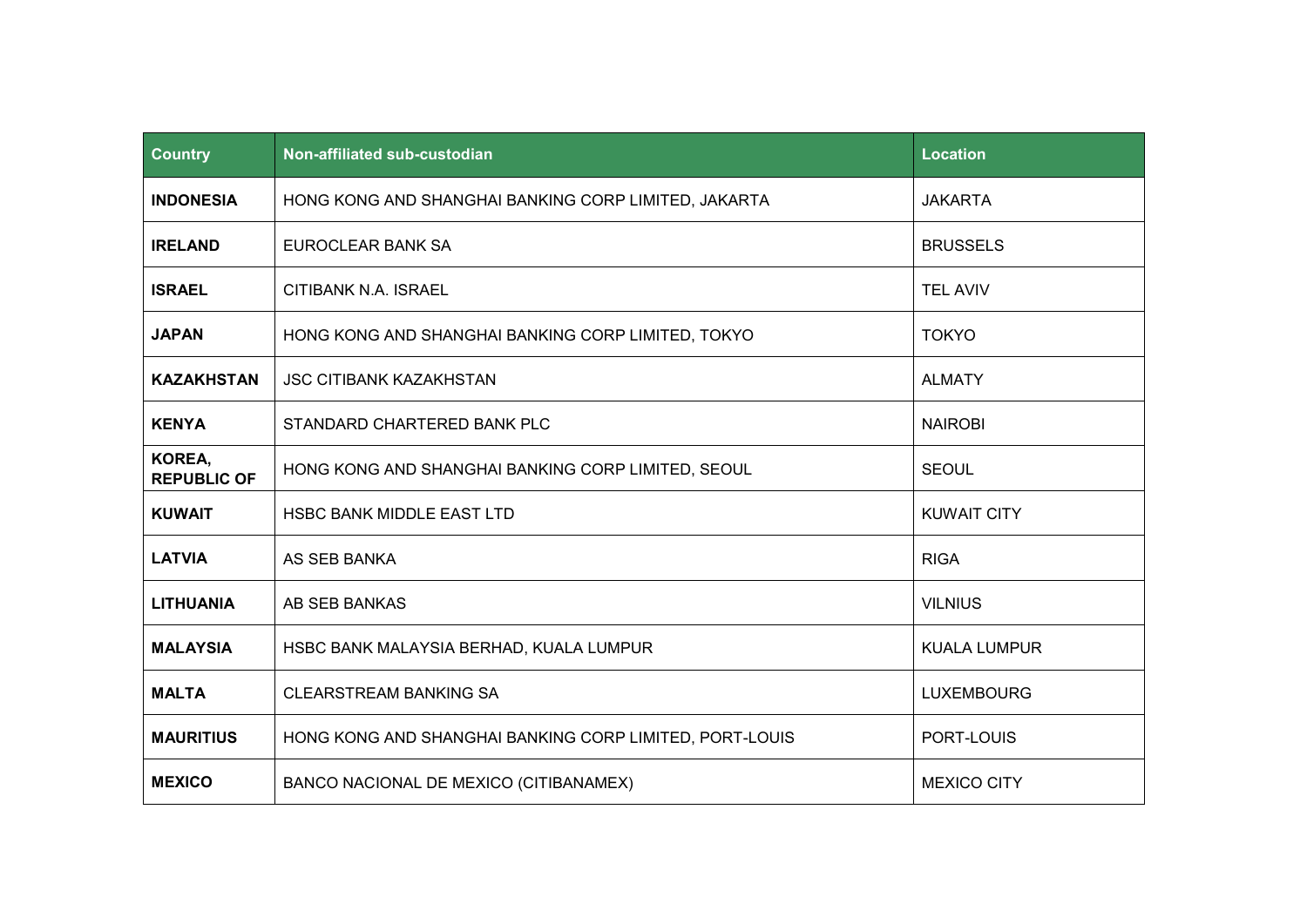| <b>Country</b>                   | Non-affiliated sub-custodian                                | <b>Location</b>    |
|----------------------------------|-------------------------------------------------------------|--------------------|
| <b>MOROCCO</b>                   | CITIBANK MAGHREB S.A                                        | CASABLANCA         |
| <b>NIGERIA</b>                   | <b>STANBIC IBTC BANK</b>                                    | <b>LAGOS</b>       |
| <b>NORWAY</b>                    | SKANDINAVISKA ENSKILDA BANKEN AB (PUBL)' S BRANCH IN NORWAY | <b>OSLO</b>        |
| <b>OMAN</b>                      | <b>HSBC BANK OMAN SAOG</b>                                  | <b>MUSCAT</b>      |
| <b>PAKISTAN</b>                  | CITIBANK N.A. KARACHI                                       | <b>KARACHI</b>     |
| <b>PHILIPPINES</b>               | HONG KONG AND SHANGHAI BANKING CORP LIMITED, MANILA         | <b>MANILA</b>      |
|                                  | STANDARD CHARTERED BANK, PHILIPPINES BRANCH                 | <b>MAKATI CITY</b> |
| <b>QATAR</b>                     | <b>HSBC BANK MIDDLE EAST LTD</b>                            | <b>DOHA</b>        |
| <b>ROMANIA</b>                   | CITIBANK EUROPE PLC BUCHAREST BRANCH                        | <b>BUCHAREST</b>   |
| <b>RUSSIA</b>                    | <b>PJSC ROSBANK</b>                                         | <b>MOSCOW</b>      |
| <b>SAUDI ARABIA</b>              | <b>HSBC SAUDI ARABIA</b>                                    | <b>RIYADH</b>      |
| <b>SERBIA</b>                    | UNICREDIT BANK AUSTRIA AG VIENNA                            | <b>VIENNA</b>      |
| <b>SINGAPORE</b>                 | STANDARD CHARTERED BANK, (SINGAPORE) LIMITED                | <b>SINGAPORE</b>   |
| <b>SLOVAK</b><br><b>REPUBLIC</b> | RAIFFEISEN BANK INTERNATIONAL AG VIENNA                     | <b>BRATISLAVA</b>  |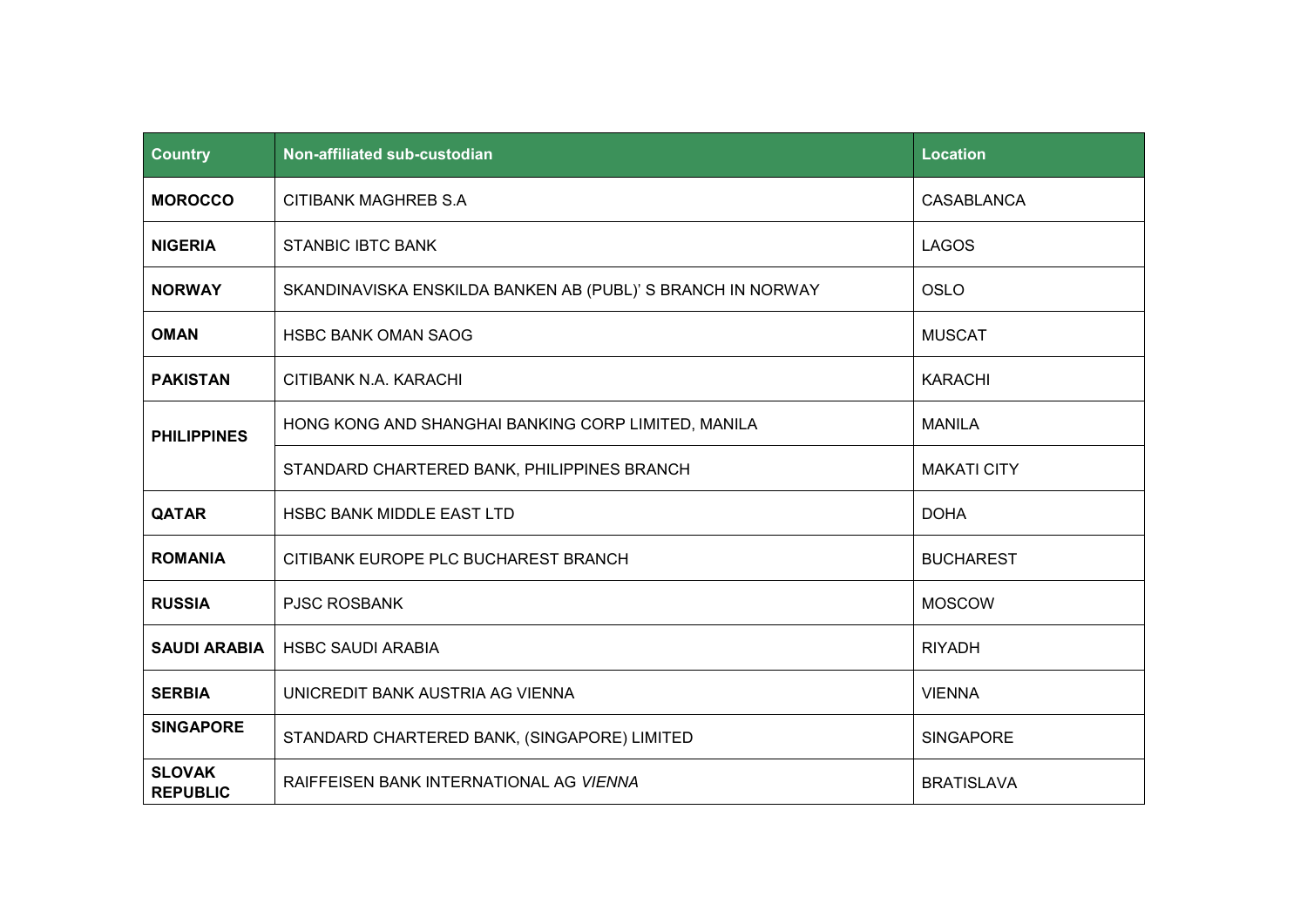| <b>Country</b>                | Non-affiliated sub-custodian                         | <b>Location</b>         |
|-------------------------------|------------------------------------------------------|-------------------------|
| <b>SLOVENIA</b>               | UNICREDIT BANKA SLOVENIJA D.D. LJUBLJANA             | LJUBLJANA               |
| <b>SOUTH</b><br><b>AFRICA</b> | STANDARD BANK OF SOUTH AFRICA LIMITED                | <b>JOHANNESBURG</b>     |
| <b>SRI LANKA</b>              | HONG KONG AND SHANGHAI BANKING CORP LIMITED, COLOMBO | <b>COLOMBO</b>          |
| <b>SWEDEN</b>                 | SKANDINAVISKA ENSKILDA BANKEN AB (PUBL)              | <b>STOCKHOLM</b>        |
| <b>TAIWAN, ROC</b>            | HSBC BANK (TAIWAN) LIMITED                           | <b>TAIPEI</b>           |
| <b>TANZANIA</b>               | STANBIC BANK TANZANIA LIMITED                        | DAR ES SALAAM           |
| <b>THAILAND</b>               | HONG KONG AND SHANGHAI BANKING CORP LIMITED, BANGKOK | <b>BANGKOK</b>          |
| <b>TUNISIA</b>                | UNION INTERNATIONALE DES BANQUES (SGSS)              | <b>TUNIS</b>            |
| <b>UGANDA</b>                 | STANDARD CHARTERED BANK UGANDA LIMITED               | <b>KAMPALA</b>          |
| <b>UAE</b>                    | HSBC BANK MIDDLE EAST LTD. ADX                       | <b>DUBAI</b>            |
| <b>URUGUAY</b>                | <b>BANCO ITAU URUGUAY S.A.</b>                       | <b>MONTEVIDEO</b>       |
| <b>VIETNAM</b>                | <b>HSBC BANK (VIETNAM) LTD</b>                       | <b>HO CHI MINH CITY</b> |
| <b>WAEMU*</b>                 | STANDARD CHARTERED BANK CÔTE D'IVOIRE SA             | <b>ABIDJAN</b>          |

*\*WAEMU includes Benin, Burkina Faso, Guinea Bissau, Ivory Coast, Mali, Niger, Senegal, Togo*